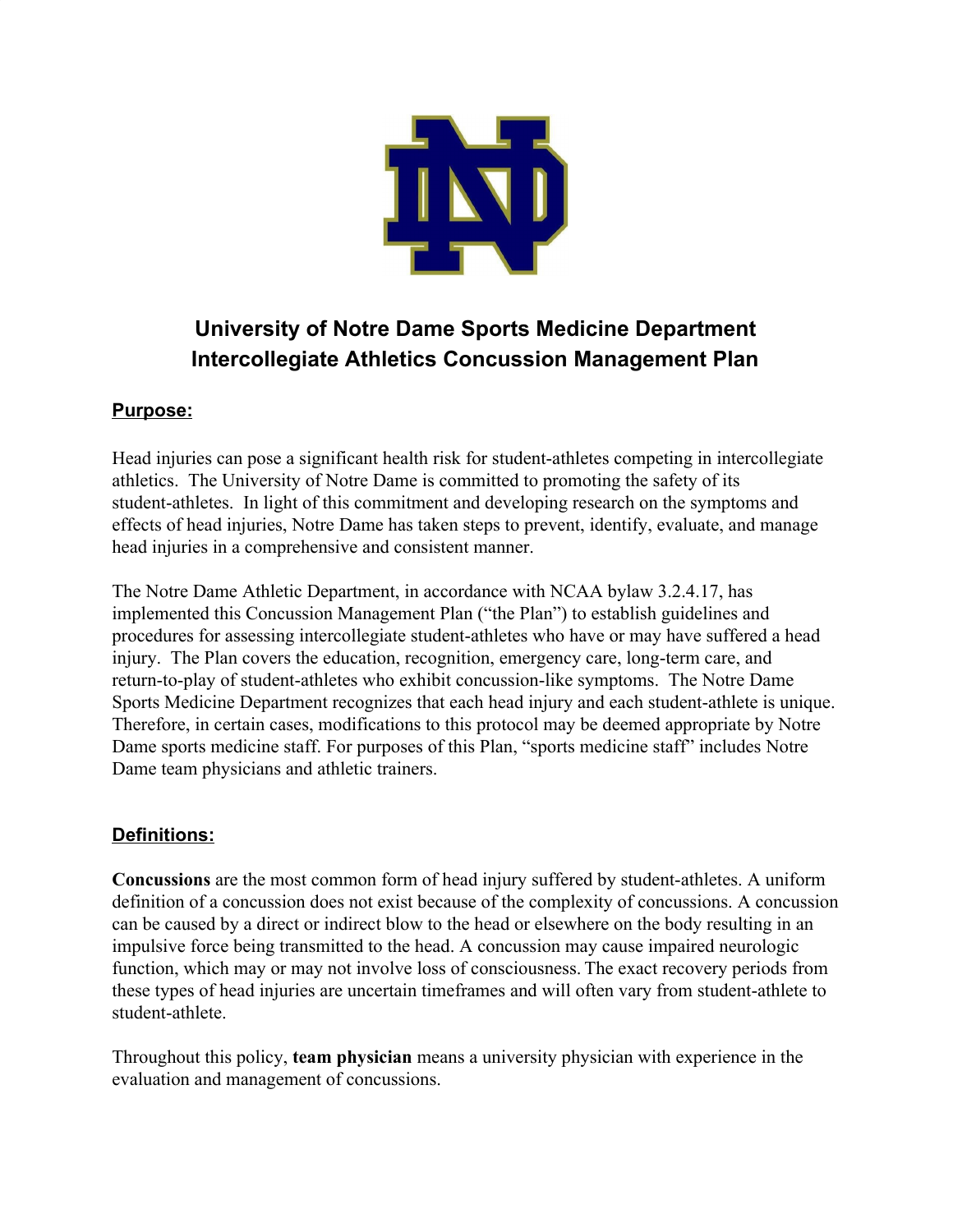#### **Signs/Symptoms:**

A concussed student-athlete may exhibit a variety of symptoms or very few symptoms. Despite popular belief, most concussions do not involve student-athletes losing consciousness. One important factor to take into consideration is that, while some symptoms appear immediately, others may take time to appear. Additionally, symptoms and the severity of symptoms will vary among student-athletes. Signs and symptoms of concussions include, but are not limited to:

#### **Symptoms: Signs:**

- 
- 
- 
- 
- 
- 
- 
- 
- 
- Seeing bright lights/stars Sleep disturbances
- **•** Depression
- Feeling of being stunned
- Pressure in head
- Neck pain

- Dizziness Difficulty concentrating
- Nausea/Vomiting  **Reduced attention**
- Confusion Decreased playing ability
- Irritability **•** Cognitive dysfunction
- Headaches Vacant stare
- Ringing in ears **Personality change**
- Fatigue **Example 1** Loss of consciousness **Fatigue Example 1** Loss of consciousness
- Lightheadedness Slurred/incoherent speech
- Disorientation **•** Delayed verbal or motor responses
	-

#### **Education/Responsibilities:**

1. *Student-Athletes*: Notre Dame student-athletes must be truthful and forthcoming about symptoms of illness and injury, both at the time of an injury as well as upon the emergence of any reoccurring or new symptoms. In conjunction with the annual pre-participation physical, student-athletes will sign a questionnaire in which they acknowledge their responsibility to be truthful and forthcoming about symptoms of illness and injury.

Each year, the sports medicine staff will educate Notre Dame student-athletes specifically about concussions. As part of that education, each student-athlete will receive the NCAA Concussion Fact Sheet (Appendix A) and will sign the Student-Athlete Concussion Responsibility Form (Appendix B). In signing the form, student-athletes will acknowledge that:

a. they have read and understood the NCAA Concussion Fact Sheet for Student-Athletes and participated in education related thereto; and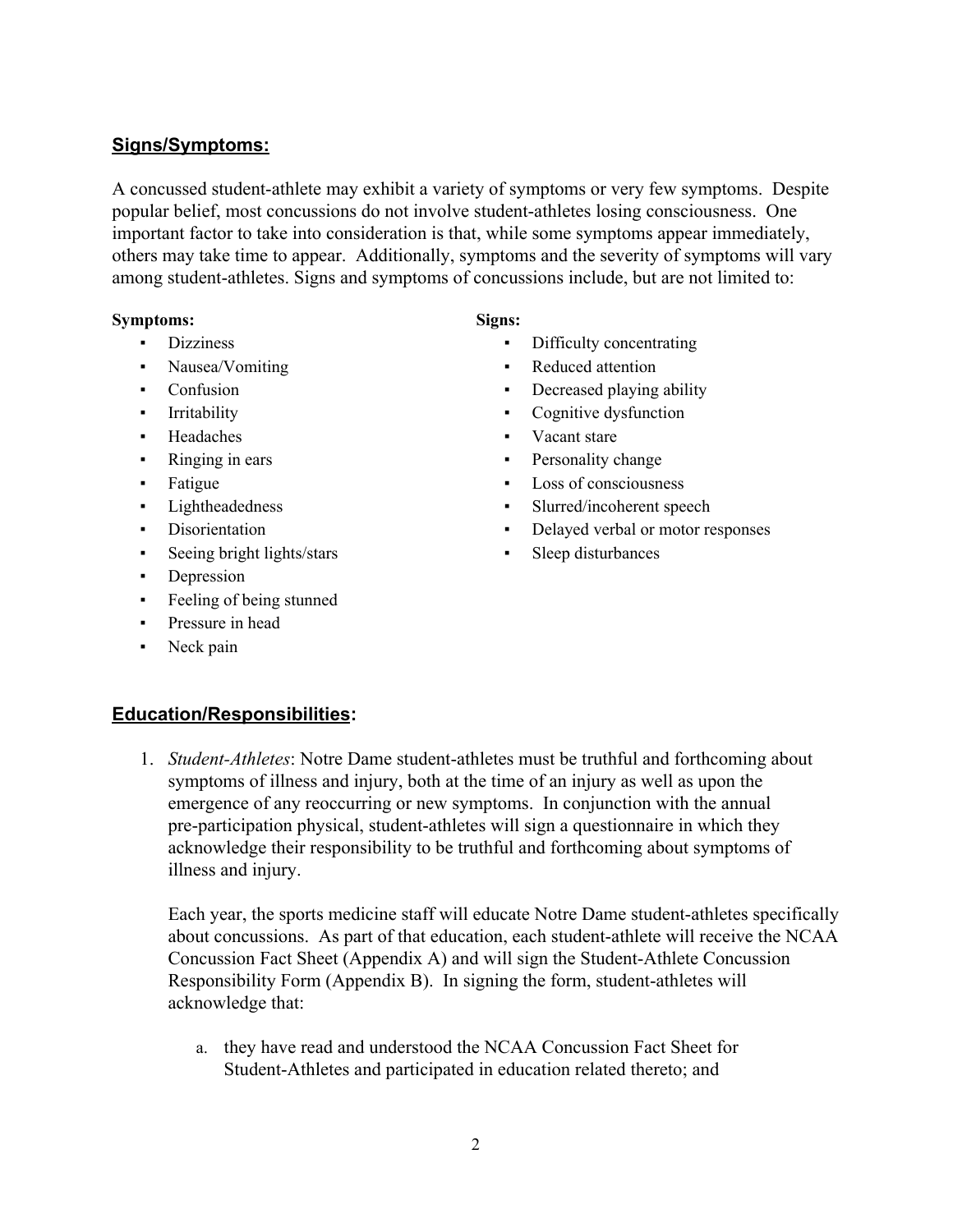- b. they accept the responsibility for truthfully and promptly reporting their illnesses and injuries to the sports medicine staff, including any signs or symptoms of a concussion, regardless of whether any such illnesses, injuries, signs, or symptoms are related to participation in intercollegiate athletics.
- 2. *Coaches*: Each year, all Notre Dame coaches (and appropriate athletics administrators, including the Director of Athletics) will receive the NCAA Concussion Fact Sheet for Coaches (Appendix C) and will sign the Coach's Concussion Responsibility Form (Appendix D), acknowledging that:
	- a. they have read and understood the NCAA Concussion Fact Sheet for Coaches and participated in education related thereto;
	- b. they will encourage their student-athletes to report their illnesses and injuries to sports medicine staff, especially any signs or symptoms of a concussion;
	- c. they will refer any student-athlete whom they suspect of sustaining a concussion to the proper medical authority; and
	- d. they have read and understand the Notre Dame Concussion Management Plan, including the fact that team physicians (and, in their absence, athletic trainers) have unchallengeable authority to withhold a student-athlete from practice or competition, and that team physicians have unchallengeable authority to determine concussion management, return-to-play, and medical clearance.
- 3. *Sports Medicine Staff*: The Notre Dame sports medicine staff will undergo at least annual training sessions on the diagnosis and treatment of head injuries and this Concussion Management Plan, including receipt and acknowledgement of the NCAA Concussion Fact Sheet(s).

# **Baseline Assessment:**

At the beginning of each new season, Notre Dame sports medicine staff shall obtain an updated history of brain injury and concussion, and administer a baseline assessment for all student-athletes. The baseline assessment includes an evaluation of baseline symptoms, cognitive assessment, and balance evaluation. The team physician will then determine pre-participation clearance. Team physicians may, based on their medical judgment, conduct baseline assessments more frequently than at the beginning of each new season.

# **Recognition and Evaluation:**

- A. Personnel Coverage of Competition and Practice
- 1. Sports medicine staff with training in the diagnosis, treatment and initial management of acute concussion must be *present* at all NCAA varsity competitions in basketball, football, ice hockey, lacrosse, pole vault, and soccer. To be *present* means to be on site at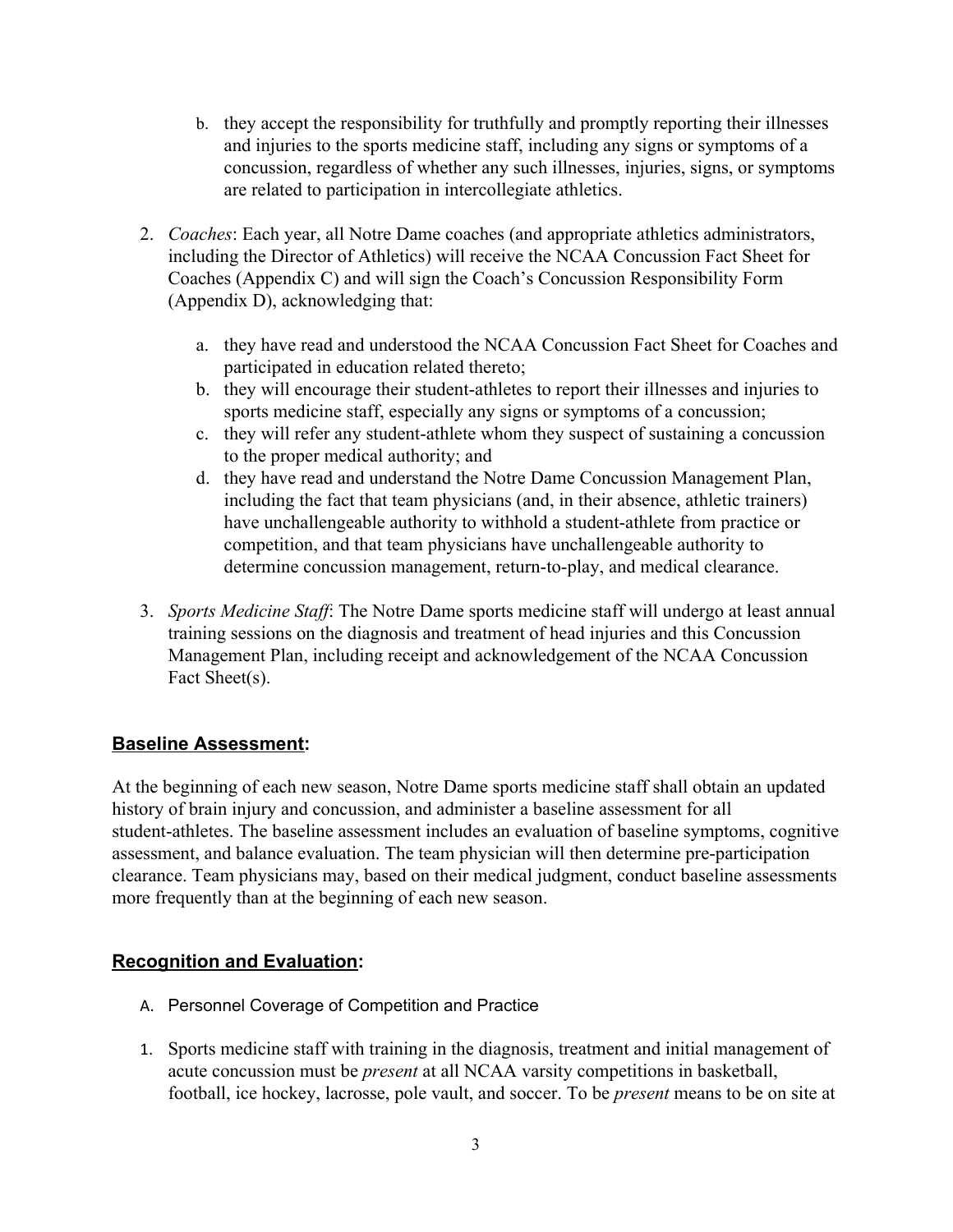the campus or arena of the competition. Medical personnel may be from either team, or may be independently contracted for the event.

2. Sports medicine staff with training in the diagnosis, treatment and initial management of acute concussion must be *available* at all NCAA varsity practices in basketball, football, ice hockey, lacrosse, pole vault, and soccer. To be *available* means that, at a minimum, medical personnel can be contacted at any time during the practice via telephone, messaging, email, beeper or other immediate communication means; that the case can be discussed through such communication; and that immediate arrangements can be made for the athlete to be evaluated.

#### B. Evaluation and Management

- 1. If a student-athlete reports or displays signs, symptoms, or behaviors that a Notre Dame athletics staff member believes are consistent with a concussion, the Notre Dame athletics staff member shall inform the student-athlete's coach, as well as the student-athlete's team physician and/or athletic trainer. The student-athlete shall be removed from any practice or competition then underway, and will be evaluated by a team physician or athletic trainer, who will make a determination of whether there is a basis for a suspected concussion.
- 2. A student-athlete with a suspected concussion shall be withheld from practice or competition and shall not return to athletic activity for the remainder of that day. The team physician or athletic trainer making such decision should notify the coaching staff that the student-athlete will not return to athletic activity for the remainder of the day. The team physician and/or athletic trainer have unchallengeable authority to withhold a student-athlete from practice or competition.
- 3. A treating athletic trainer or team physician shall have the authority to require that a student-athlete be continuously monitored during a period that the student-athlete, in the judgment of the athletic trainer or team physician, is acutely symptomatic.
- 4. A student-athlete with a suspected concussion will be evaluated by a team physician for a diagnosis as soon as possible in accordance with the severity of the symptoms. Such evaluation will generally include symptom assessment, physical and neurological exam, cognitive assessment, balance exam, and clinical assessment for cervical spine trauma, skull fracture, and intracranial bleed. This may include but is not limited to evaluation with SCAT 5 testing and C3 Logix concussion management system. The timing and nature of any follow-up testing are in the discretion of the treating team physician.
- 5. Student-athletes and/or sports medicine staff may not be able to recognize the possibility of a concussion until hours or days after the precipitating event. Under these circumstances, once a student-athlete reports or displays signs, symptoms, or behaviors that a Notre Dame athletics staff member believes are consistent with a concussion, the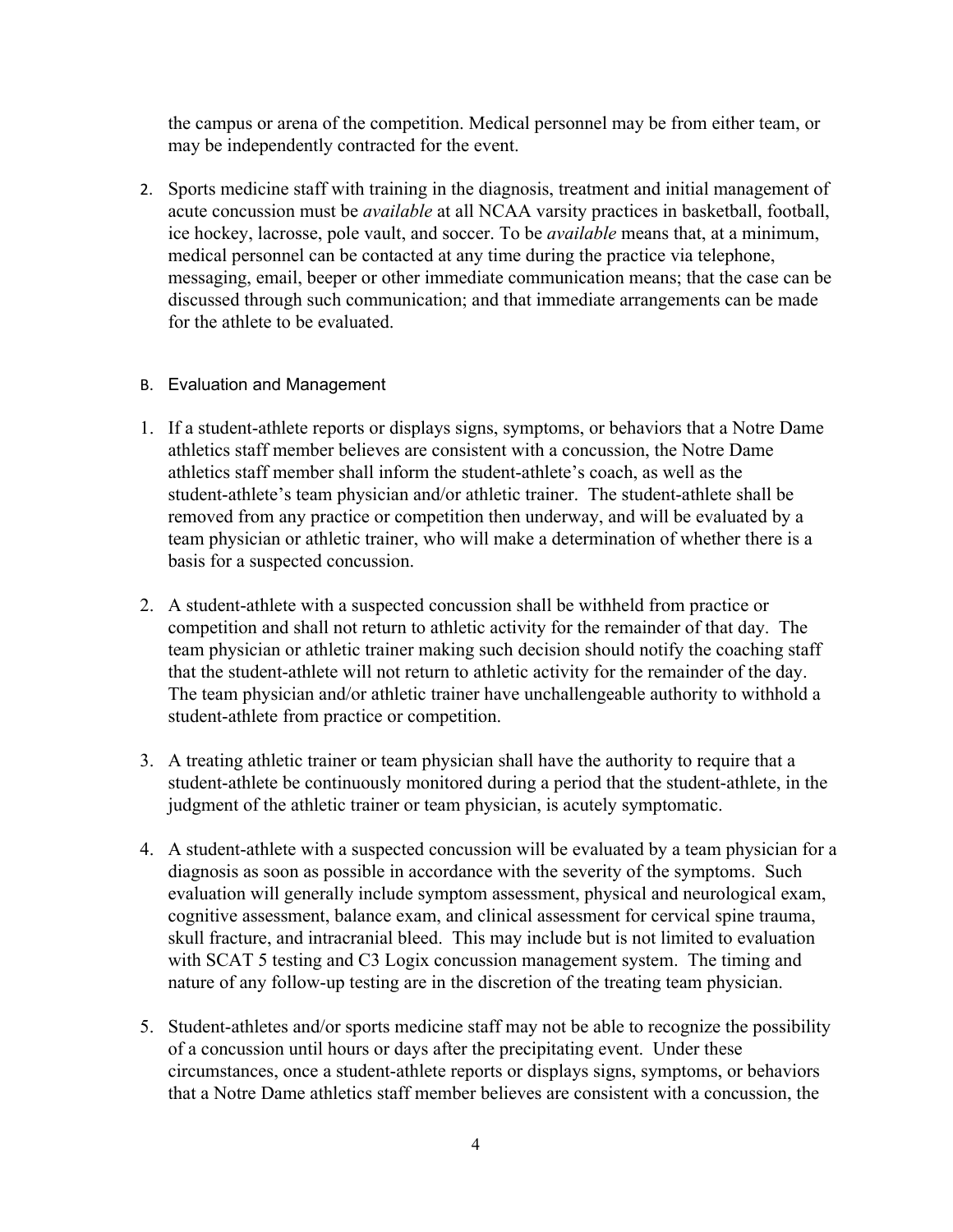athletics staff member shall inform the student-athlete's coach, as well as the student athlete's team physician and/or athletic trainer, and the team physician or athletic trainer shall initiate normal evaluation and return-to-play procedures.

- 6. If a student-athlete sustains a potential concussion outside of participation in intercollegiate athletics, the student-athlete is responsible for truthfully and promptly reporting the injury to the sports medicine staff, including any signs or symptoms of a concussion, at which point the potential concussion will be managed in the same manner as potential concussions sustained during participation in intercollegiate athletics.
- 7. Upon request by a visiting team, Notre Dame sports medicine staff will evaluate and manage visiting student-athletes under the same guidelines as Notre Dame student-athletes until the visiting team indicates that evaluation and/or management are no longer needed.
- 8. If a Notre Dame student-athlete reports or displays signs, symptoms, or behaviors that a Notre Dame athletics staff member believes are consistent with a concussion while away from campus in connection with team activities and a team physician is not present, the athletics staff member shall inform the student-athlete's coach and the student athlete's athletic trainer. The Notre Dame athletic trainer shall manage the student-athlete under the guidelines set forth in this Plan, and should arrange for an in-person evaluation by a physician experienced in the evaluation and management of concussions, if deemed necessary by the athletic trainer. Regardless, the student-athlete will be evaluated by a team physician as soon as possible upon return to campus.

# **Emergency Referrals:**

In the event that a student-athlete displays one or more of the following symptoms during an initial evaluation, a team physician and/or athletic trainer should consider activation of the applicable Medical Emergency Response Procedures and/or immediate referral to the Emergency Room:

- Prolonged loss of consciousness
- Deteriorating level of consciousness
- Suspicion of spine or skull injury
- Seizure activity
- Evidence of hemodynamic instability/deteriorating of vital signs
- Repetitive vomiting
- Glasgow Coma Scale  $\leq 13$
- Focal neurological deficit suggesting intracranial trauma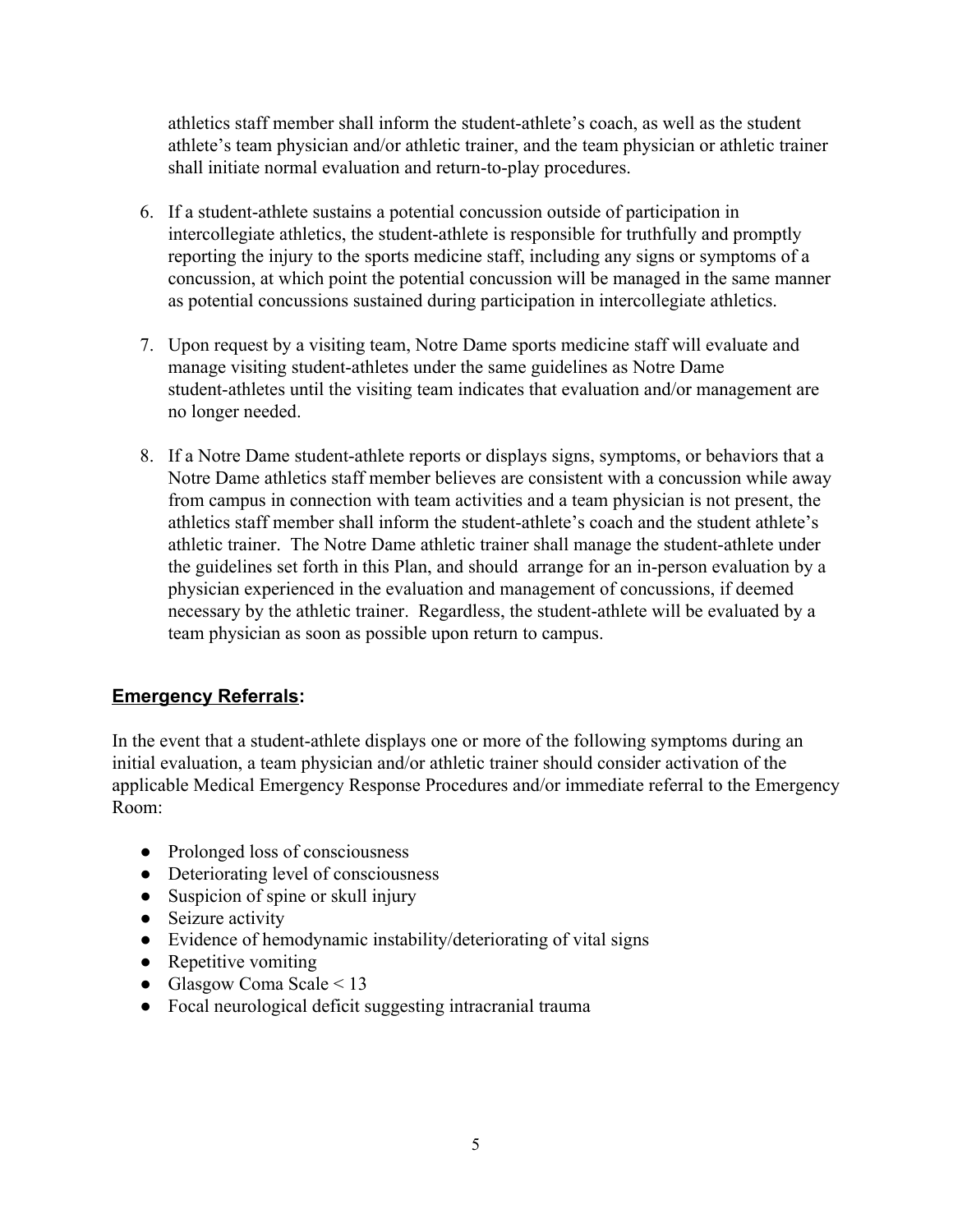#### **Monitoring/Follow-Up Care:**

- 1. Due to the need for ongoing monitoring for deterioration of symptoms, when an athletic trainer or team physician determines that a student-athlete who displays signs, symptoms, or behaviors consistent with a concussion or who is diagnosed with a concussion may be released from immediate care, the student-athlete should be accompanied by an individual who can provide reliable supervision (such as a roommate, parent/guardian, coach, member of residence hall staff or a teammate).
- 2. Upon release from immediate care, the student-athlete and the individual who accompanies him/her will be provided with verbal or written instructions, which may include monitoring, limitation of certain activity, and additional assessments (*see* Concussion Take-Home Instructions in Appendix E for an example of information typically provided upon discharge).
- 3. As appropriate, the sports medicine staff should communicate with Academic Services for Student-Athletes to assist in managing the return-to-learn protocol; Residence Hall or other Student Affairs staff to assist in managing supervision and other issues; and coaches and other Notre Dame athletics staff to assist in managing athletics-related issues.
- 4. Student-athletes with a prolonged recovery shall be evaluated by a physician to consider additional diagnoses (e.g., post-concussion syndrome, sleep dysfunction, migraine or other headache disorders, mood disorders, or ocular or vestibular dysfunction) and proper management options.

# **Return to Play Guidelines:**

- 1. When the treating University physician determines that it is appropriate for the student-athlete to be evaluated for return to play, the sports medicine staff will supervise the return-to-play protocol set forth below. The sports medicine staff shall have unchallengeable authority on implementing concussion management and the return-to-play protocol.
- 2. The following steps will typically take place over several days. In select settings in which student-athletes have minimal concussive symptomology and no other modifiers that may prolong recovery, the return-to-play protocol may be modified. In contrast, in student-athletes with increased symptom burden and duration, the progression for return-to-play may be more conservative and each stage may take more than a day.
- 3. The initial stage includes limited physical and cognitive activity until the student-athlete has returned to baseline, then progresses within each step below provided that the student-athlete does not experience worsening or new symptoms.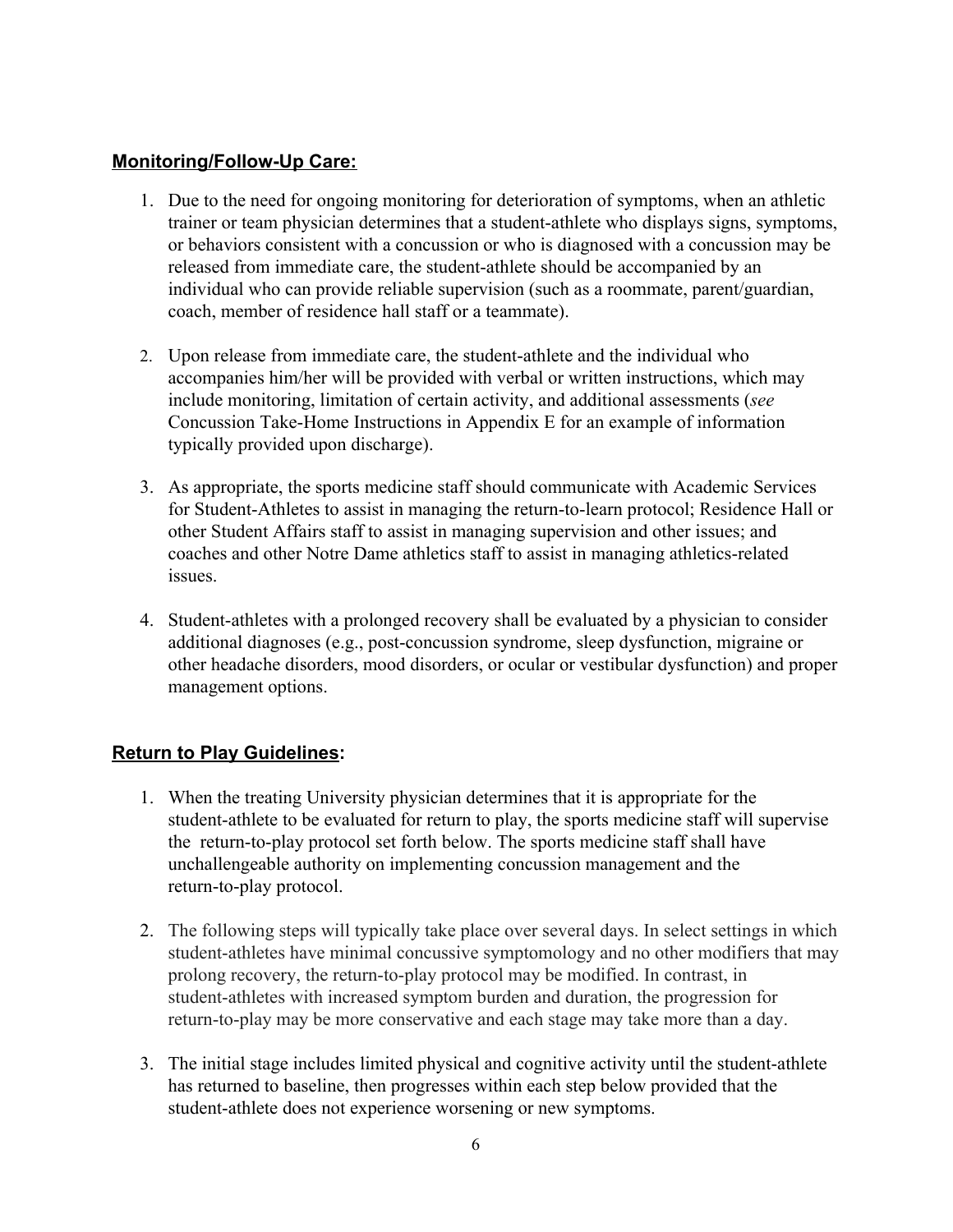| <b>Stage</b>   | Requirement           | <b>Rehabilitation</b><br><b>Stage</b>                                   | <b>Functional</b><br><b>Exercise at Each</b><br><b>Stage</b>           | <b>Stage Objective</b>                                                                          |
|----------------|-----------------------|-------------------------------------------------------------------------|------------------------------------------------------------------------|-------------------------------------------------------------------------------------------------|
| 1              |                       | Limited activity                                                        | Limited physical<br>and cognitive<br>activity                          | Recovery                                                                                        |
| $\overline{2}$ |                       | Light aerobic<br>exercise without<br>resistance training                |                                                                        | Increase heart<br>rate                                                                          |
| 3              | Completion of Stage 2 | Sport-specific<br>exercise (non-<br>contact, or without<br>head impact) | Non-contact<br>simple movement<br>patterns specific<br>to sport        | Add movement                                                                                    |
| 4              | Completion of Stage 3 | Non-contact<br>training drills with<br>progressive<br>resistance        | Progression to<br>more complex<br>training drills                      | Exercise,<br>coordination, and<br>cognitive load                                                |
| 5              | Completion of Stage 4 | Full-contact<br>practice (or<br>unrestricted<br>training)               | Following medical<br>clearance,<br>participate in<br>normal activities | Restore<br>student-athlete's<br>confidence and<br>coaching staff<br>assess functional<br>skills |
| 6              | Completion of Stage 5 | Return to play                                                          | Normal game play                                                       |                                                                                                 |

- 4. No student-athlete can return to full activity, practice or competition until they are medically cleared to do so by a team physician. Team physicians shall have unchallengeable authority to determine medical clearance.
- 5. Any member of the Notre Dame sports medicine staff must report any attempt to interfere with proper concussion protocol to a member of the Executive Committee in the Department of Athletics.

# **Return-to-Learn Guidelines**

1. The athletic trainer and team physician will serve as the primary contacts to assist a student-athlete who is diagnosed with a concussion on return-to-learn issues. The athletic trainer and team physician will work with campus partners as appropriate, including but not limited to counselors from Academic Services for Student-Athletes, other academic advisors, the Faculty Athletics Representative, the student-athlete's course instructors, the